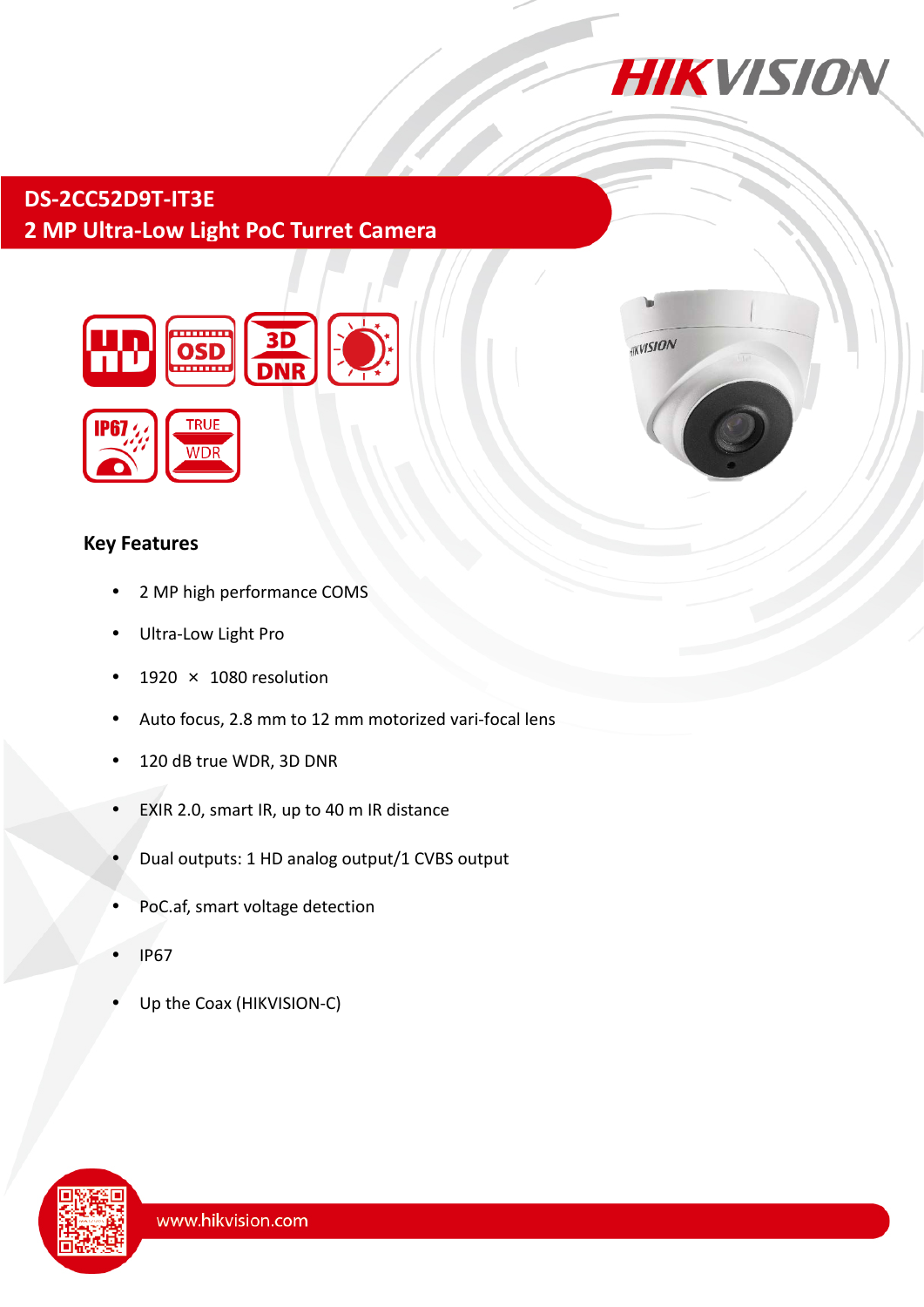

# **Specification**

X

| Camera                          |                                                                             |
|---------------------------------|-----------------------------------------------------------------------------|
| Image Sensor                    | 2.0 megapixel progressive scan CMOS                                         |
| Signal System                   | PAL/NTSC                                                                    |
| <b>Effective Resolution</b>     | 1920 (H) × 1080 (V)                                                         |
| <b>Frame Rate</b>               | PAL: 1080p@25fps                                                            |
|                                 | NTSC: 1080p@30fps                                                           |
| Min. Illumination               | 0.003 Lux@(F1.2, AGC ON), 0 Lux with IR                                     |
| <b>Shutter Time</b>             | PAL: 1/25 s to 1/50,000 s<br>NTSC: 1/30 s to 1/50,000 s                     |
| Slow Shutter                    | Max.: 30 times                                                              |
| Lens                            | 2.8 mm, 3.6 mm, 6 mm fixed focal lens                                       |
| <b>Horizontal Field of View</b> | 103.5° (2.8 mm), 82.6° (3.6 mm), 54.4° (6 mm)                               |
| Lens Mount                      | M12                                                                         |
| Day/Night Mode                  | Auto/Color/B/W (White & Black)                                              |
| Angle Adjustment                | Pan: 0° to 360°, Tilt: 0° to 75°, Rotate: 0° to 360°                        |
| Synchronization                 | Internal synchronization                                                    |
| <b>WDR</b>                      | >120dB                                                                      |
| <b>Menu</b>                     |                                                                             |
| <b>AGC</b>                      | Support                                                                     |
| Day/Night Mode                  | Auto/Color/BW (White & Black)                                               |
| <b>White Balance</b>            | ATW/AWC-SET/MANUAL                                                          |
| Privacy Mask                    | ON/OFF, 8 programmable privacy masks                                        |
| <b>Motion Detection</b>         | 4 programmable motion areas                                                 |
| <b>Backlight Compensation</b>   | WDR/BLC/HLC/OFF                                                             |
| 2D & 3D DNR                     | ON/OFF                                                                      |
| <b>Voltage Detection</b>        | Support                                                                     |
| <b>Functions</b>                | Defog, Mirror, Defective Pixel Correction, Sharpness, Camera Title          |
| Scene                           | Indoor/outdoor/indoor1/low light                                            |
| <b>Interface</b>                |                                                                             |
| Video Output                    | 1 HD analog output/1 CVBS output (75Ω/BNC)                                  |
| <b>General</b>                  |                                                                             |
| <b>Operating Conditions</b>     | -40° C to 60° C (-40° F to 140° F), humidity: 90% or less (no condensation) |
| Power Supply                    | 12 VDC ±30%/PoC.af                                                          |
| Power Consumption               | Max. 4 W                                                                    |
| IR Distance                     | Up to 40 m                                                                  |
| Ingress protection              | <b>IP67</b>                                                                 |
| Material                        | Metal & Plastic                                                             |
| Communication                   | Up the coax, Protocol: HIKVISION-C                                          |
| Dimensions                      | $\Phi$ 110 mm × 93.2 mm (4.33" × 3.67")                                     |
| Weight                          | Approx. 200 g (0.44 lb.)                                                    |